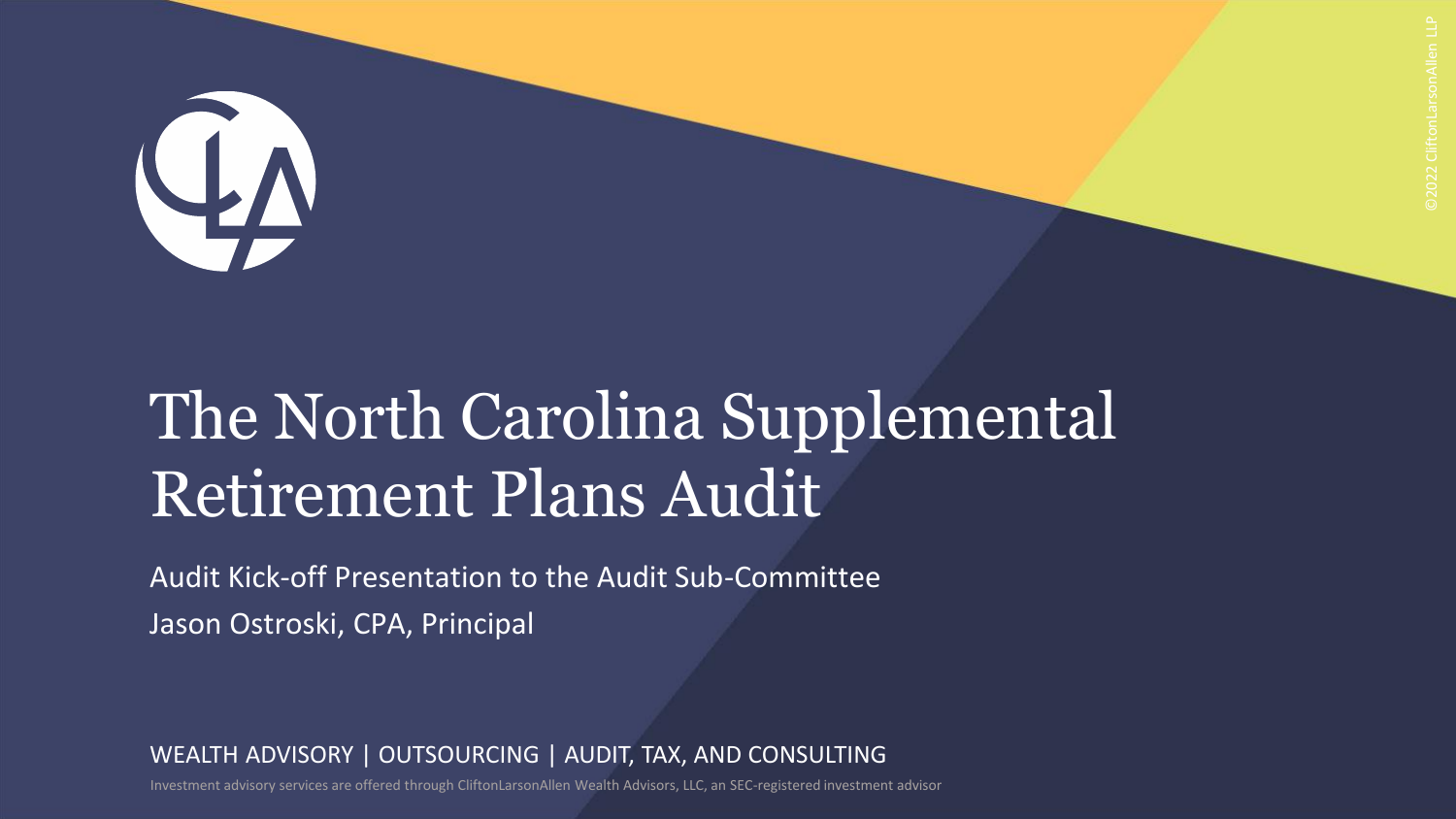# Agenda

- CLA Industry Knowledge
- Audit Scope
- Auditor and Management Responsibilities
- Audit Segmentation
- Audit Methodology
- Discussion of risks
- **Questions**





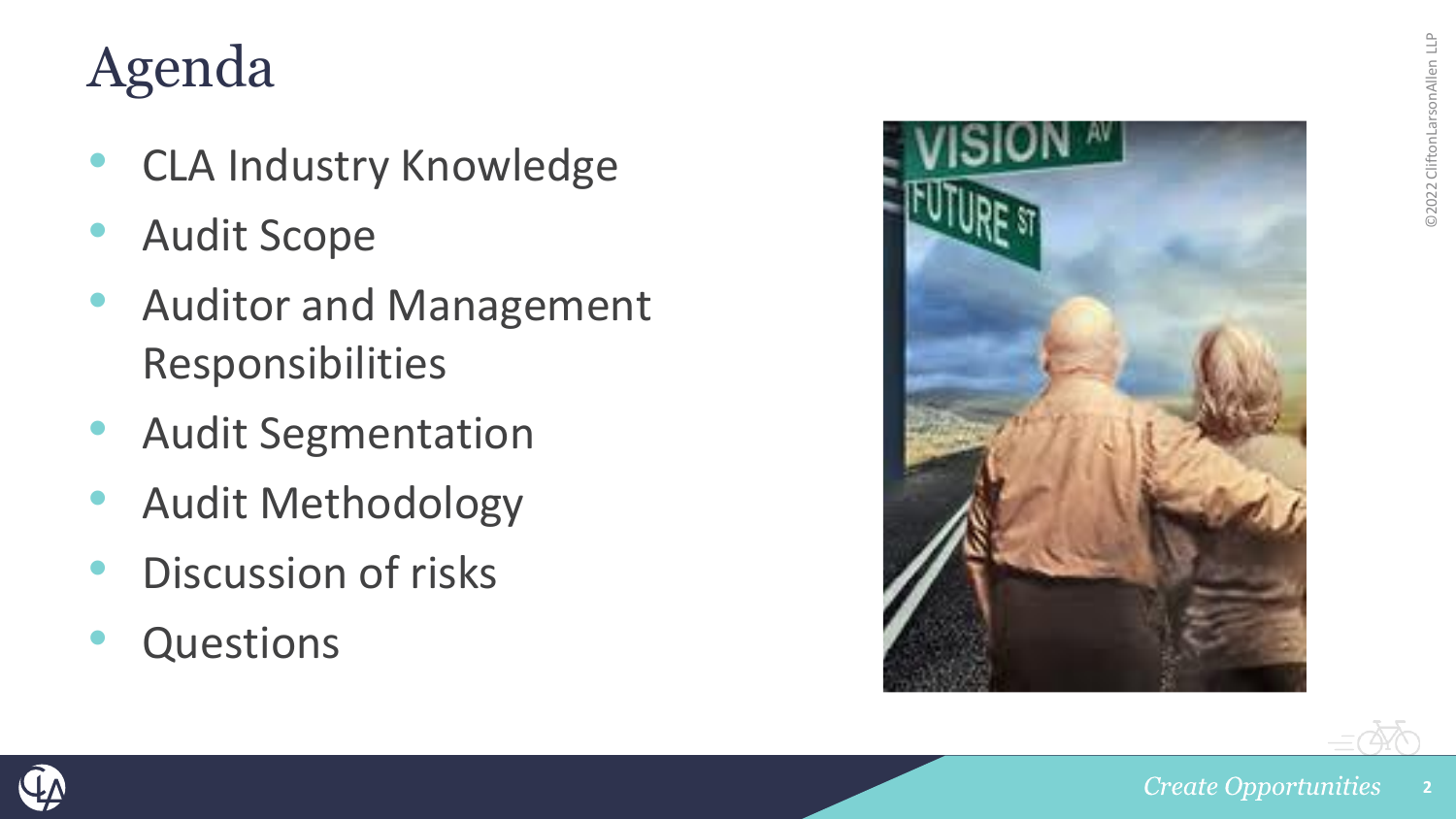# Deep Industry Knowledge

• CLA's Governmental Retirement Plan Team currently provides audit and consulting services to more than 20 state and local governmental defined contribution plans across the country. In addition, the key personnel assigned to this engagement focus almost exclusively on governmental benefit plans. The knowledge gained from specializing in this unique niche enables our professionals to provide extraordinary service to our governmental DC clients coupled with methodologies which enhance efficiencies and quality.

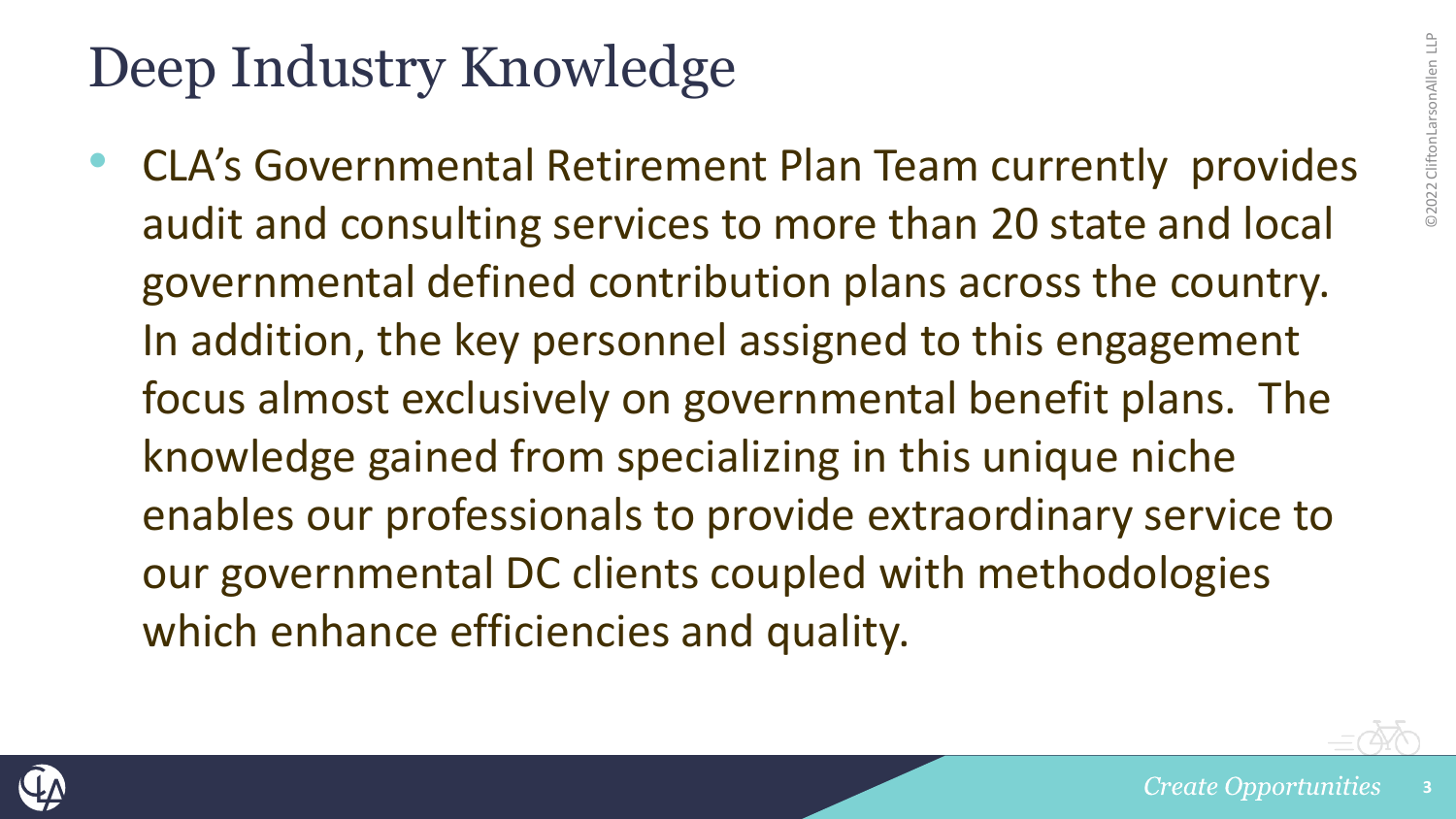### Scope of Engagement

- **Perform an Audit of the North Carolina Supplemental Retirement Plans' (401K & 457) Financial Statements for 2021 under U.S. Generally Accepted Auditing Standards and U.S. Generally Accepted Government Auditing Standards**
	- The primary objective of our audit is to express an opinion on the fair presentation of the financial **statements.**
	- **We plan and perform the audit to obtain reasonable assurance about whether the financial statements are free of material misstatements, whether caused by error or fraud. Because of the nature of audit evidence and the characteristics of fraud, we are to obtain reasonable, not absolute, assurance that material misstatements are detected. We have no responsibility to obtain reasonable assurance that misstatements, whether caused by error or fraud, that are not material to the financial statements are detected.**
- **Serve as a Resource throughout the Year**

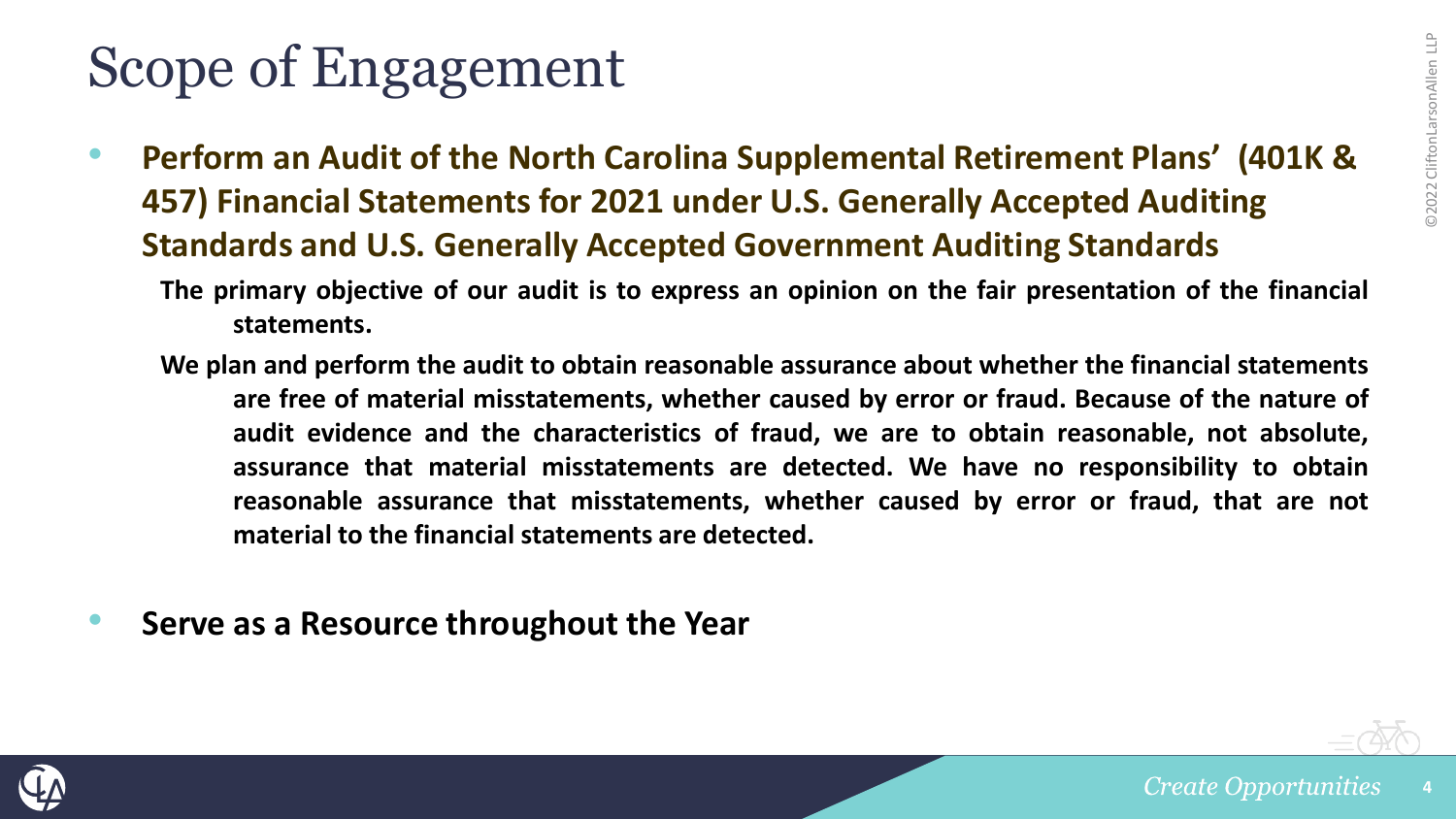- Auditor's Responsibilities Opinion
	- Responsible for forming and expressing an opinion about whether the financial statements that have been prepared by management, with the oversight of those charged with governance are presented fairly, in all material respects, in conformity with generally accepted accounting principles in the United States of America.



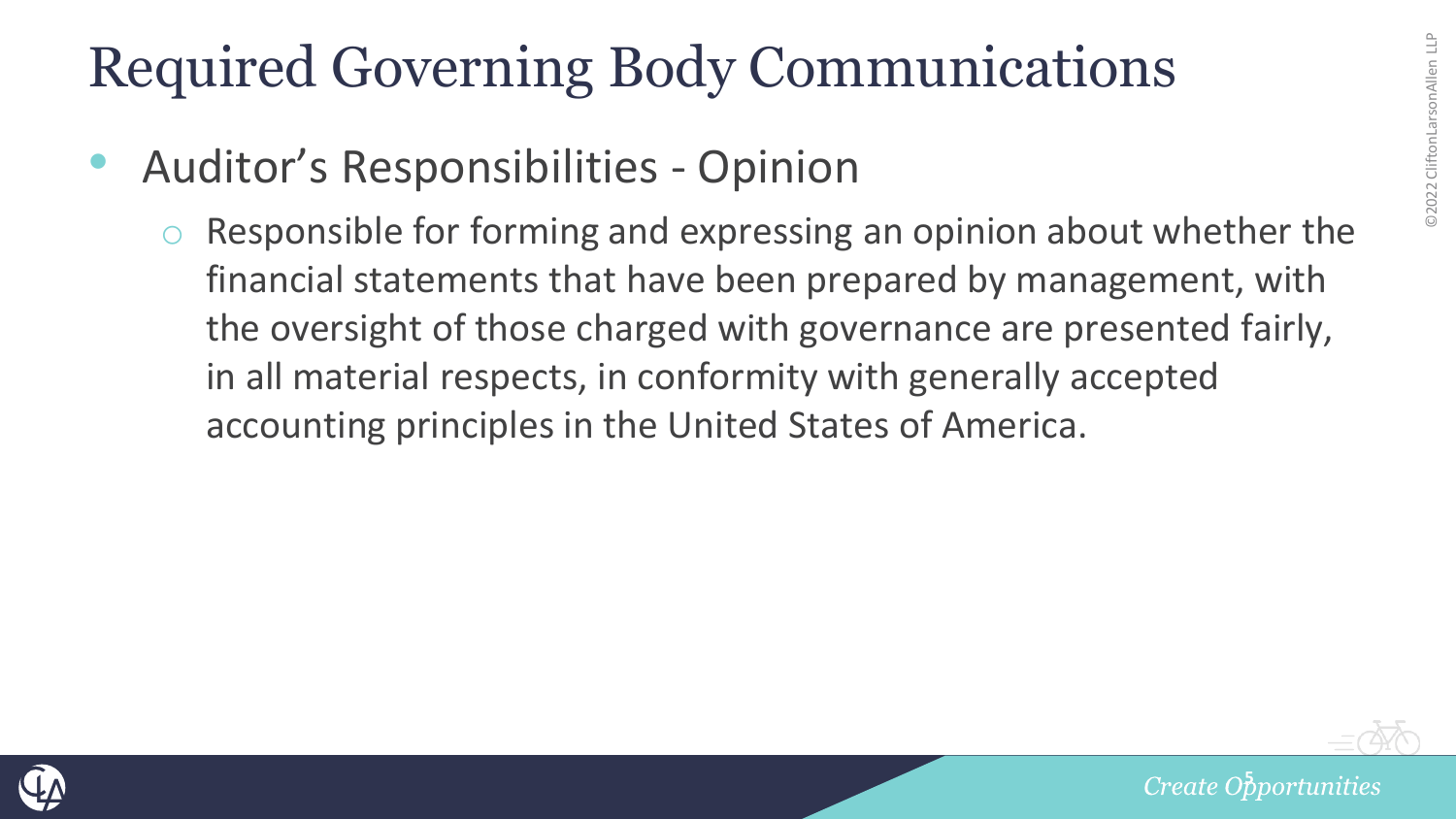- Auditor's Responsibilities Standards
	- Responsible for performing the audit in accordance with generally accepted auditing standards. The audit is designed to obtain reasonable, but not absolute, assurance about whether the financial statements are free of material misstatement.



*<u>Create Obportunities</u>*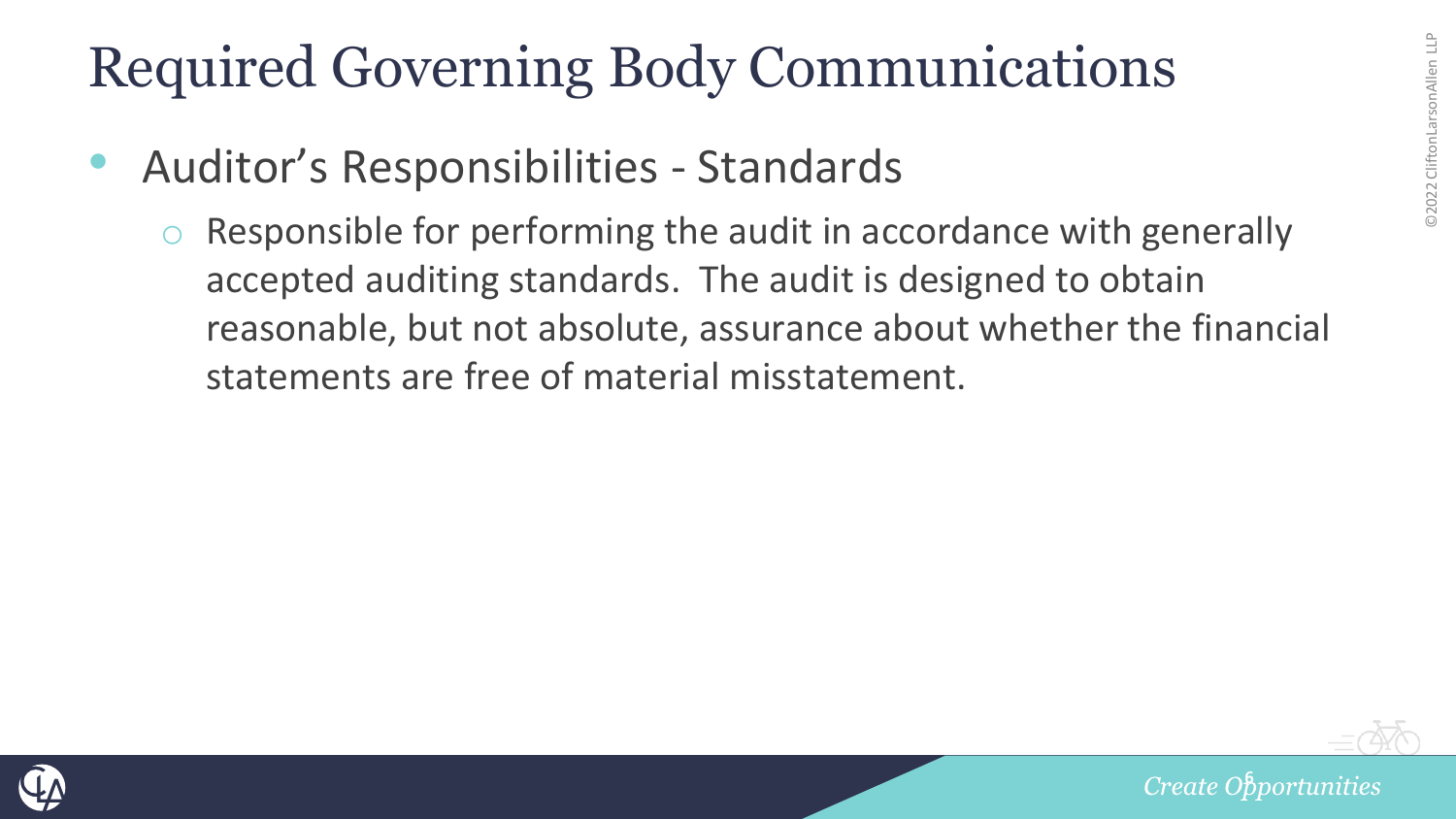- Auditor's Responsibilities Internal Control
	- In planning and performing our audit, we will consider internal control over financial reporting as a basis for designing our auditing procedures for the purpose of expressing our opinion on the financial statements, but not for the purpose of expressing an opinion on the effectiveness of internal control over financial reporting.



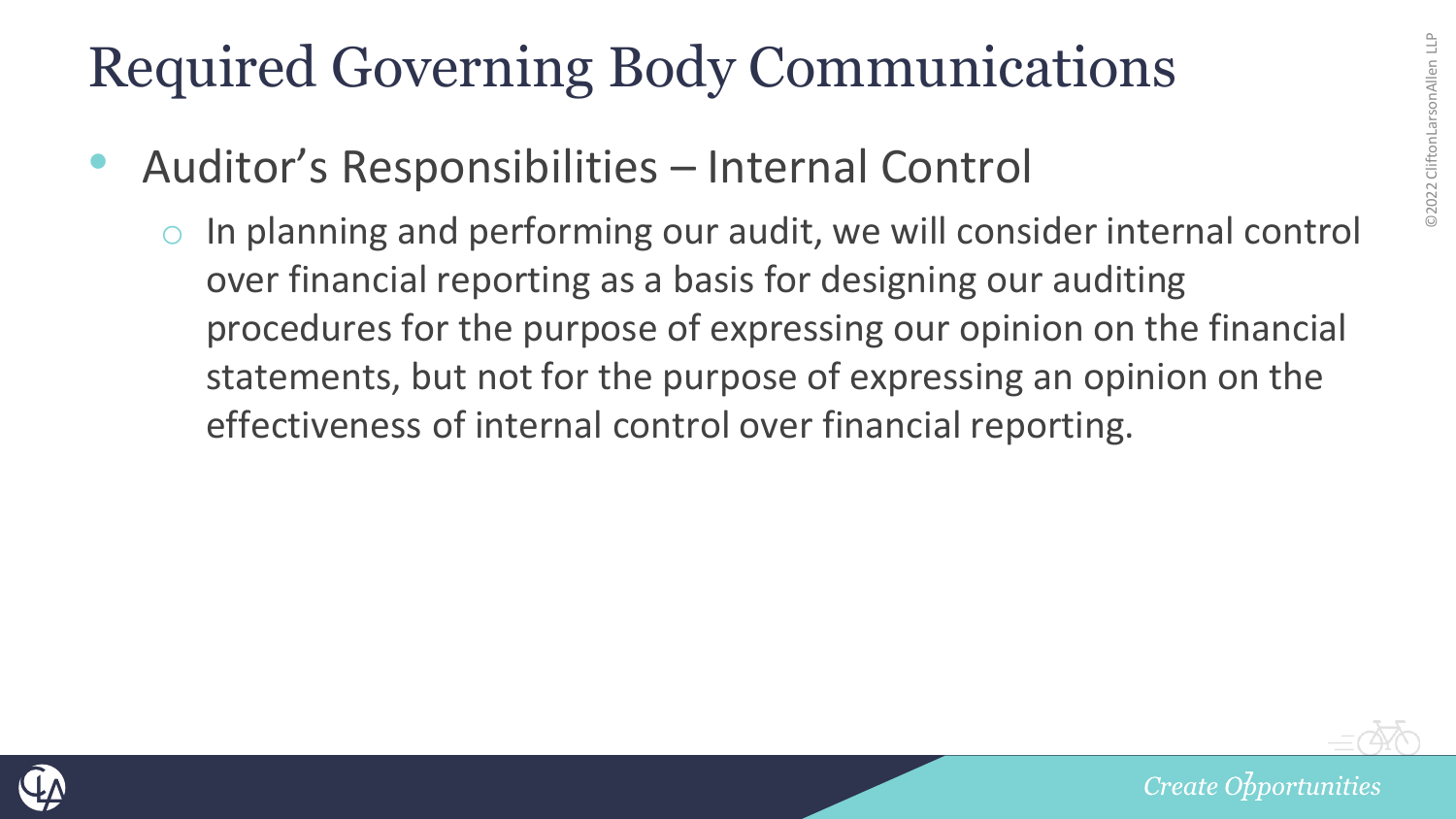- Management Responsibilities
	- Preparation and fair presentation of the financial statements and GASB 68 schedule.
	- The design, implementation and maintenance of internal controls relevant to the fair presentation of the financial statements and GASB 68 schedule.



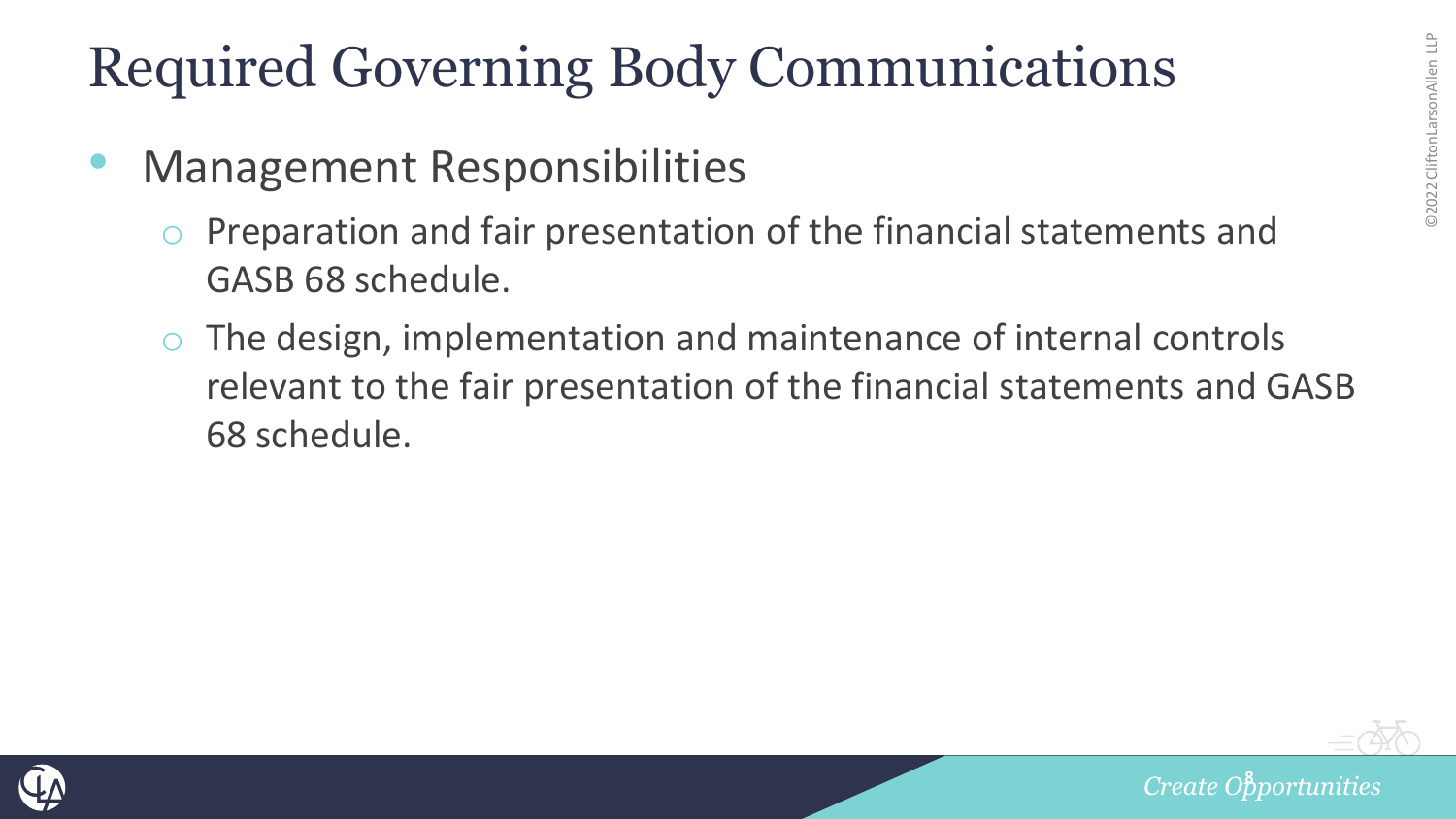# CLA Audit Methodology



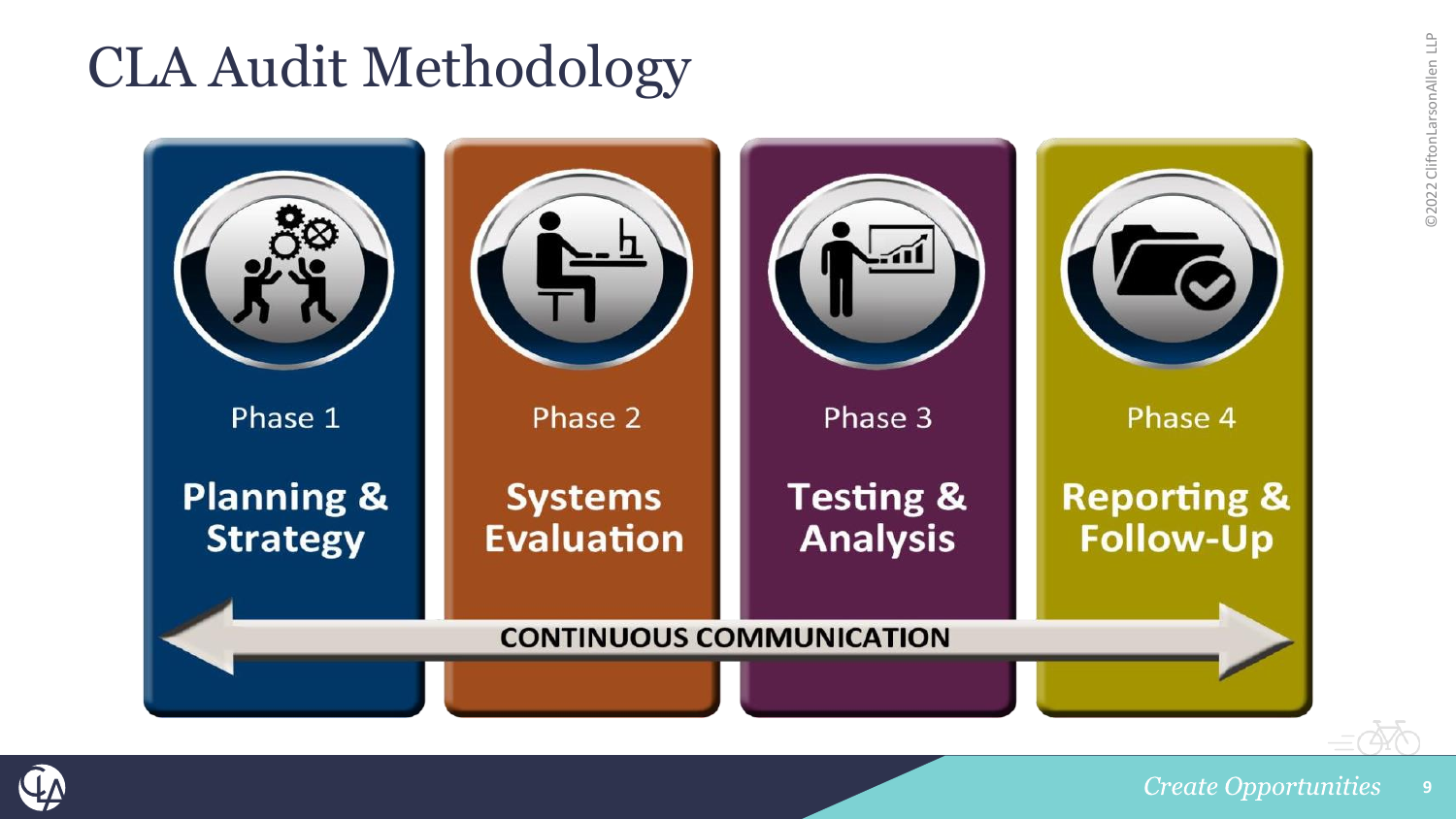#### Audit Methodology – Internal Control

- Obtain an in-depth understanding of all key processes of the entity through discussions with management and review of the Prudential's SOC 1 Report(s) under SSAE 18
- Based on our understanding obtained we will develop a risk-based audit approach to effectively reduce audit risk to an acceptably low level
- Perform tests of design of key processes identified
- Perform tests of effectiveness over contributions, distributions, loans and participant data
- Perform employer audits
	- Accurate remittance of contributions to Prudential
	- Timely remittance of contributions to Prudential
	- Remitted contributions did not exceed IRS limitations
	- Participant data reported to Prudential completely and accurately



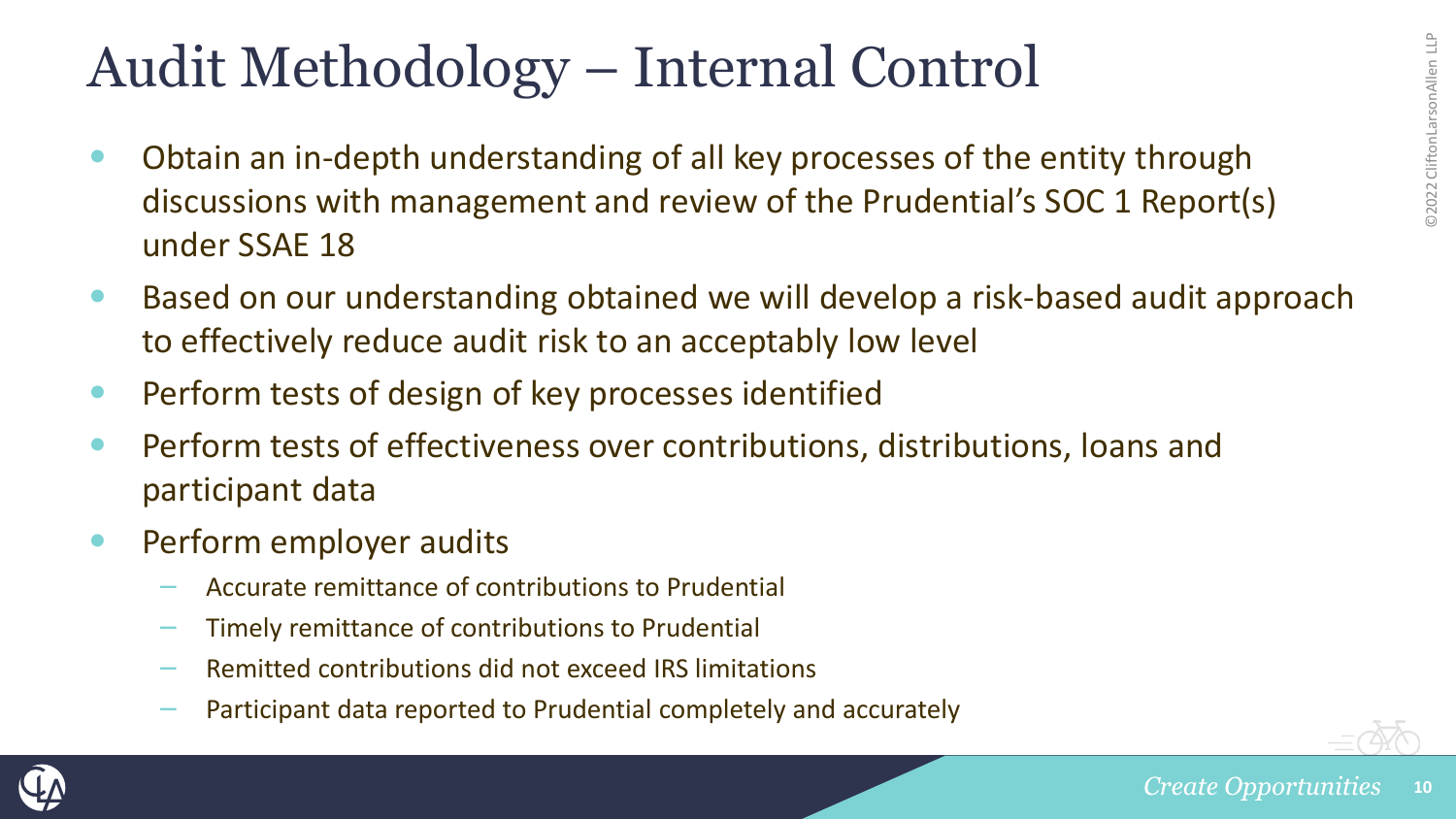### Audit Methodology – Substantive Testing

- Investments
	- Confirmations with Prudential, BNY and investment managers
	- Valuation testing
	- Analytical procedures over investment and interest income
	- Analytical procedures over investment expenses
- Contributions
	- Confirm contributions with a sample of employers
	- Analytical procedures over contributions
	- Reconciliation of contribution detail to trial balance
- Distributions
	- Analytical procedures over distributions
	- Reconciliation of distribution detail to trial balance
- Administrative Expenses
	- Analytical procedures over administrative expenses



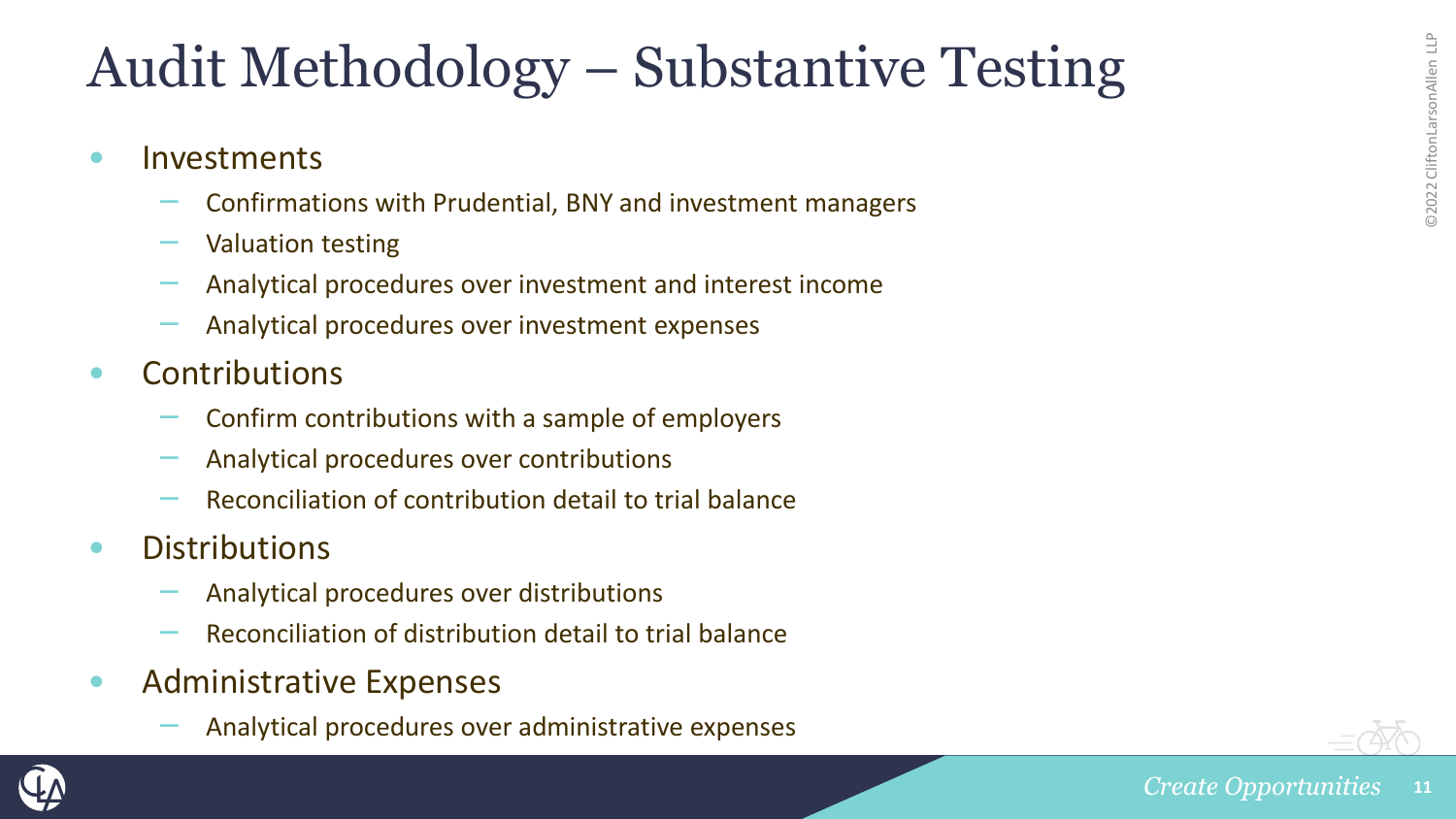### Discussion of Risks

- The Sub-Committee's views about the risks of fraud
- Does the Sub-Committee have knowledge of any fraud or suspected fraud affecting the entities
- Does the Sub-Committee have an active role in oversight of the entities' assessment of the risks of fraud and the programs and controls established to mitigate those risks
- Other risks



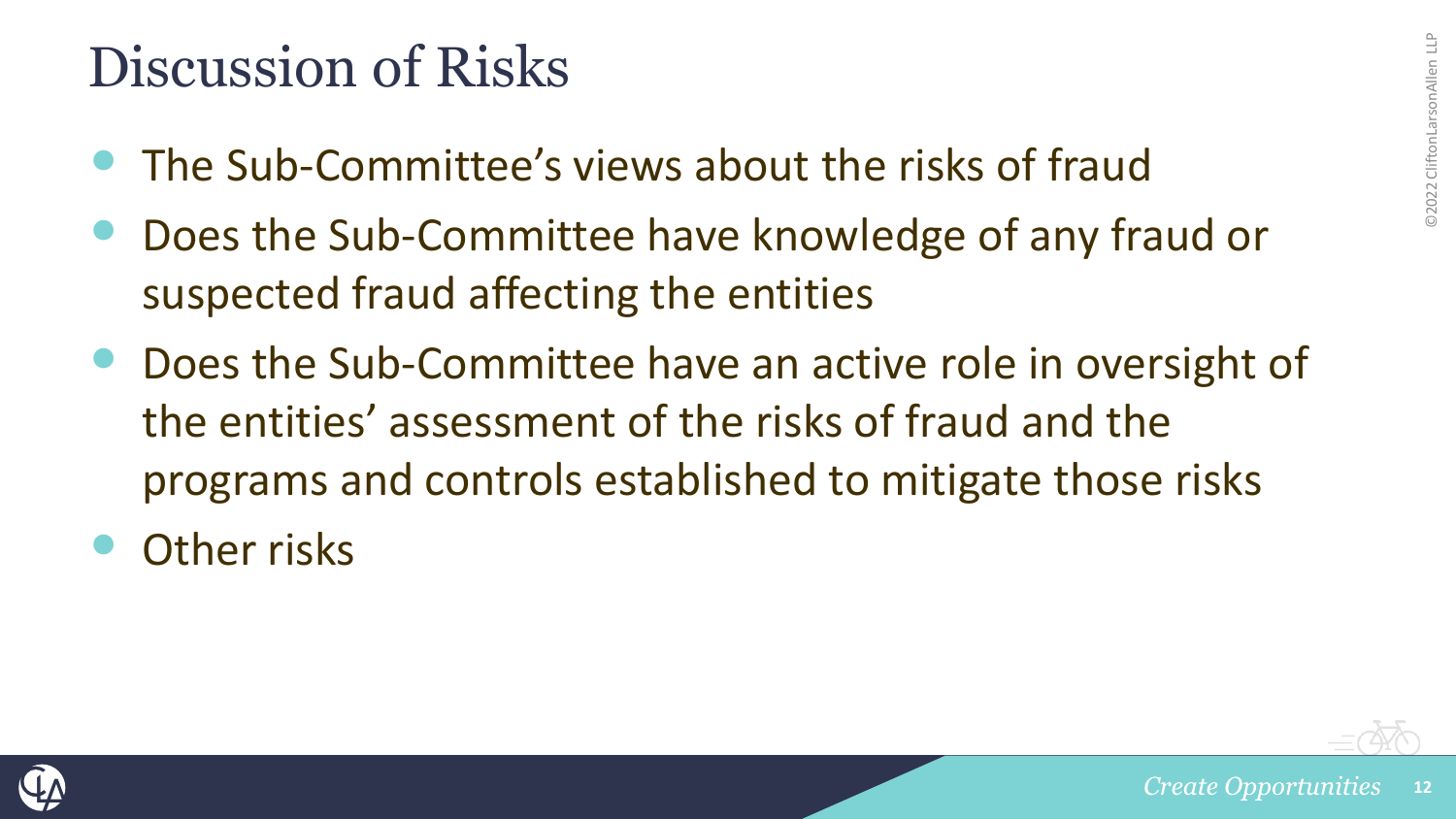# **Questions**



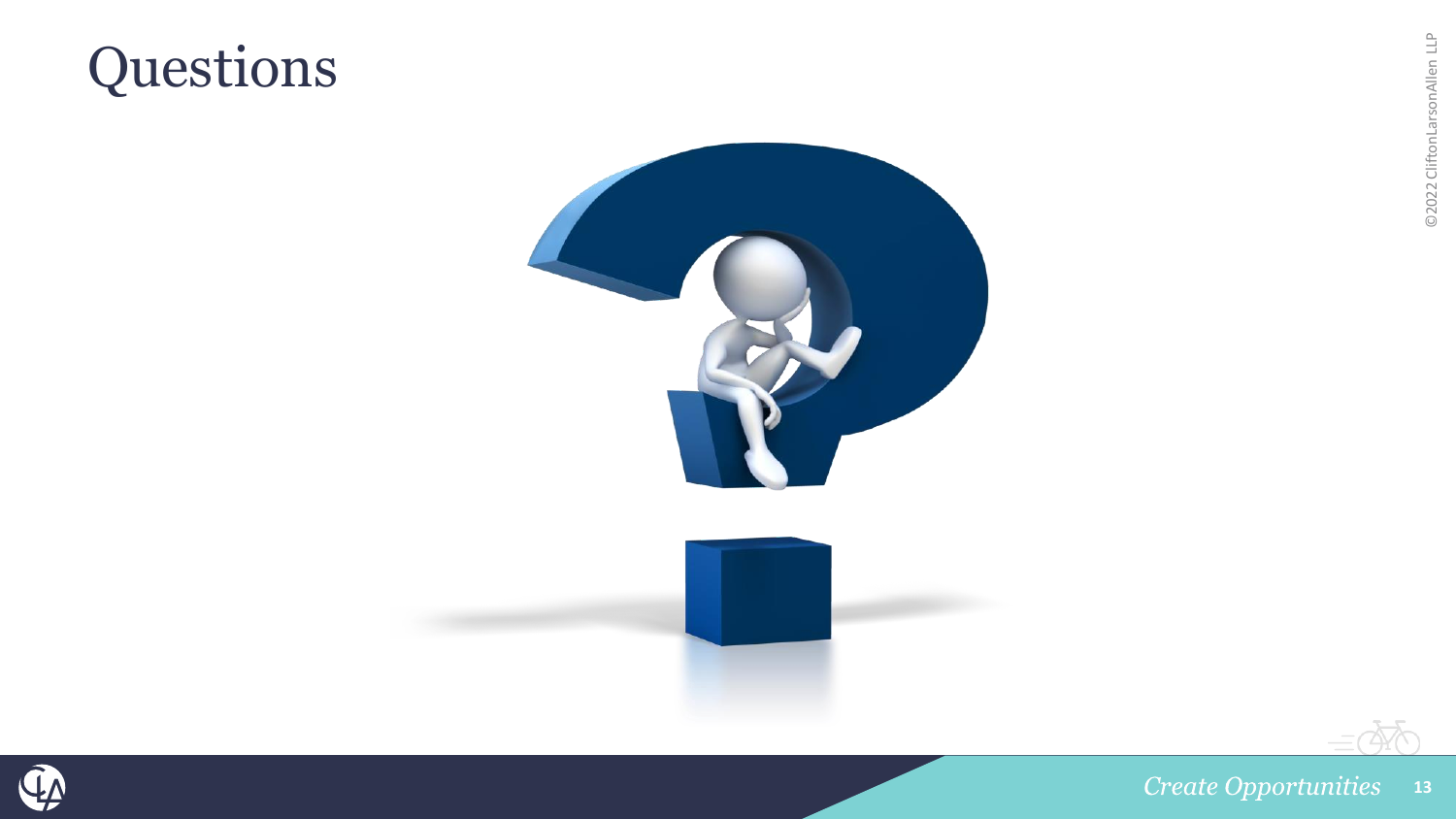**Jason Ostroski, CPA**  Engagement Principal jason.ostroski@CLAconnect.com 410-308-8029



WEALTH ADVISORY | OUTSOURCING | AUDIT, TAX, AND CONSULTING